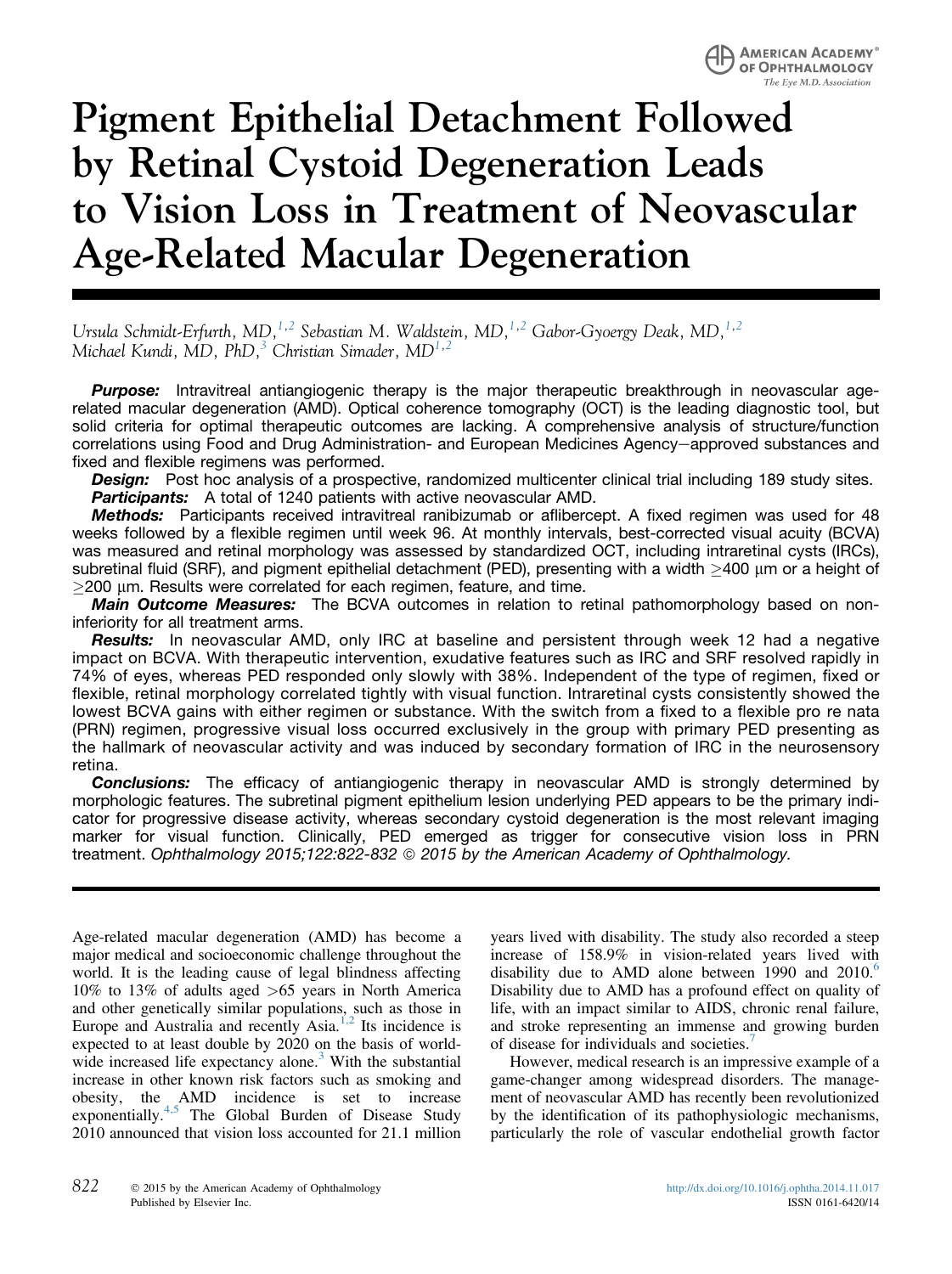(VEGF). $8,9$  In AMD, overexpression and binding of VEGF-A to its receptors on endothelial cells lead to increased vascular permeability and fluid leakage into the neurosensory retina, and support progressive proliferation of neovascular nets resulting in invasive subretinal growth. Inhibition of VEGF-A can efficiently block the pathologic process and restore morphology and function of the retina.<sup>[10](#page-9-0)</sup> Ranibizumab, an affinity-enhanced, humanized anti-VEGF-A antibody fragment, provided pioneering proof-ofprinciple of the clinical efficacy of anti-VEGF therapy in neovascular AMD in landmark trials.<sup>[11,12](#page-9-0)</sup> Since the approval of ranibizumab in 2006, characteristics of the burden of AMD disease have changed completely.<sup>[13](#page-9-0)</sup> Intraocular pharmacotherapy has significantly reduced the prevalence of legal blindness and visual impairment due to  $AMD$ .<sup>[14](#page-9-0)</sup>

The potential benefit of antiangiogenic therapy has since been confirmed in many communities, but with results uniformly below clinical trial.<sup>15</sup> The management of AMD faces a huge dilemma, because only intensive monthly retreatment regimens offer optimal outcomes and flexible strategies are associated with inferior results.<sup>[16](#page-9-0)-[18](#page-9-0)</sup> Moreover, strict monthly monitoring is recommended for pro re nata (PRN) strategies, although consistent morphologic features have not been identified to guide treatment.<sup>1</sup> Simultaneously, costs of approved drugs are exploding, making ocular anti-VEGF intervention one of the highest financial drains in medicine consecutively affecting overall budgets, with too many interventions, patients, and vis-its.<sup>[20](#page-9-0)–[22](#page-9-0)</sup> The burden of disease has turned into a burden of care in an area of abundant prevalence in a growing portion of the global population.

Currently, 2 anti-VEGF substances are approved by the Food and Drug Administration (FDA) and European Medicines Agency (EMA): the antibody ranibizumab and aflibercept, a soluble decoy receptor, binding with high-affinity to all VEGF-A and VEGF-B isoforms, as well as to placental growth factor.<sup>[10,23,24](#page-9-0)</sup> Recently, aflibercept and ranibizumab were both successfully used in the VEGF Trap-Eye: Investigation of Efficacy and Safety in Wet AMD (VIEW) studies providing proof of clinical noninferiority of either substance in the largest therapeutic AMD trial ever performed.<sup>[23,24](#page-9-0)</sup> Moreover, the VIEW trial includes not only both approved substances but also both major regimens, a fixed and a flexible as-needed schedule: A total of 2457 patients with neovascular AMD received a fixed retreatment every month/every other month regimen for 48 weeks, followed by a flexible OCT-guided PRN regimen during weeks 52 to 96. A standardized monthly monitoring schedule was used to measure visual function and to identify structural changes using optical coherence tomography  $(OCT)$ <sup>[25](#page-9-0)</sup> The large size and comprehensive design of the trial offer a unique opportunity to evaluate the effects and mechanisms of antiangiogenic therapy using the currently EMA- and FDA-approved anti-VEGF substances with respect to the EU (flexible) and US (fixed) label-based regimens and to finally identify solid imaging markers relevant for therapeutic outcomes in clinical practice. Analysis and correlation of functional and morphologic changes were performed by an independent OCT-reading center with the aim of identifying clinically and

prognostically relevant factors that provide solid guidance for an efficient, practical, and affordable management of neovascular AMD in the near future and establish OCT in routine procedures and budgets in a global setting.

# Methods

The VIEW2 study was a randomized, double-masked, activecontrolled, multicenter, 96-week phase 3 trial monitoring efficacy and safety of intravitreal aflibercept and ranibizumab in patients with neovascular AMD. Its full protocol and main outcomes have been published. $^{23}$  $^{23}$  $^{23}$  The ethics committee at the Medical University of Vienna and each institutional review board or ethics committee at the international study sites approved the study protocols. The trial was registered with [ClinicalTrials.gov](http://ClinicalTrials.gov) (identifier no NCT00637377), and all patients signed a written consent form before initiation of the study-specific procedures. The study was conducted in compliance with the tenets of the Declaration of Helsinki.

# Inclusion and Exclusion Criteria

Detailed inclusion and exclusion criteria have been described.<sup>[23](#page-9-0)</sup> In brief, patients aged 50 years or older with untreated, active, subfoveal choroidal neovascularization (CNV) lesions (or juxtafoveal lesions with leakage affecting the fovea) secondary to neovascular AMD were eligible for enrollment, if CNV covered at least 50% of total lesion size and best-corrected visual acuity (BCVA) was between 25 and 73 Early Treatment Diabetic Retinopathy Study (ETDRS) letters. All lesion types in the concomitant age group and with the concomitant visual acuity levels were included, offering a representative population in AMD disease from 4 continents.

# Treatment Regimens

Patients were randomized to receive 0.5 mg intravitreal ranibizumab or 0.5 mg/2 mg intravitreal aflibercept every 4 or 8 weeks after 3 initial monthly injections. During the follow-up period from weeks 52 to 96, patients received a flexible PRN regimen with monthly evaluations for interim injections based on prespecified re-treatment criteria. These were new or persistent fluid on OCT, an increase in central retinal thickness (CRT) of  $100 \mu m$  or more, loss of 5 ETDRS letters or more in conjunction with recurrent fluid on OCT, new-onset classic neovascularization, new or persistent leakage on fluorescein angiography, new macular hemorrhage, or a time lapse of 12 weeks since the previous injection. Dosages and intervals were all found to be clinically equivalent and statistically noninferior for all groups. $^{23}$ 

# Functional and Morphologic Parameters

Patients were examined every 4 weeks through 96 weeks. Each visit included a detailed BCVA assessment by masked, certified vision examiners using ETDRS-like charts and anterior/posterior segment examination. Stratus OCT (Carl Zeiss Meditec, Dublin, CA) scans were acquired monthly by masked, certified operators using the fast macular thickness map (FMTM) scan mode for quantitative measures of CRT and the 6-mm cross-hair scan mode for qualitative assessment of retinal morphology. The FMTM protocol acquired six 6-mm radial lines consisting of 128 A-scans per line, whereas the cross-hair protocol acquired two 6-mm lines  $(0^{\circ}$  and  $90^{\circ})$  with a resolution of 512 A-scans per line.

The Vienna Reading Center, an independent digital reading center, evaluated OCT images to provide a uniform, standardized assessment of defined retinal morphology for each visit of all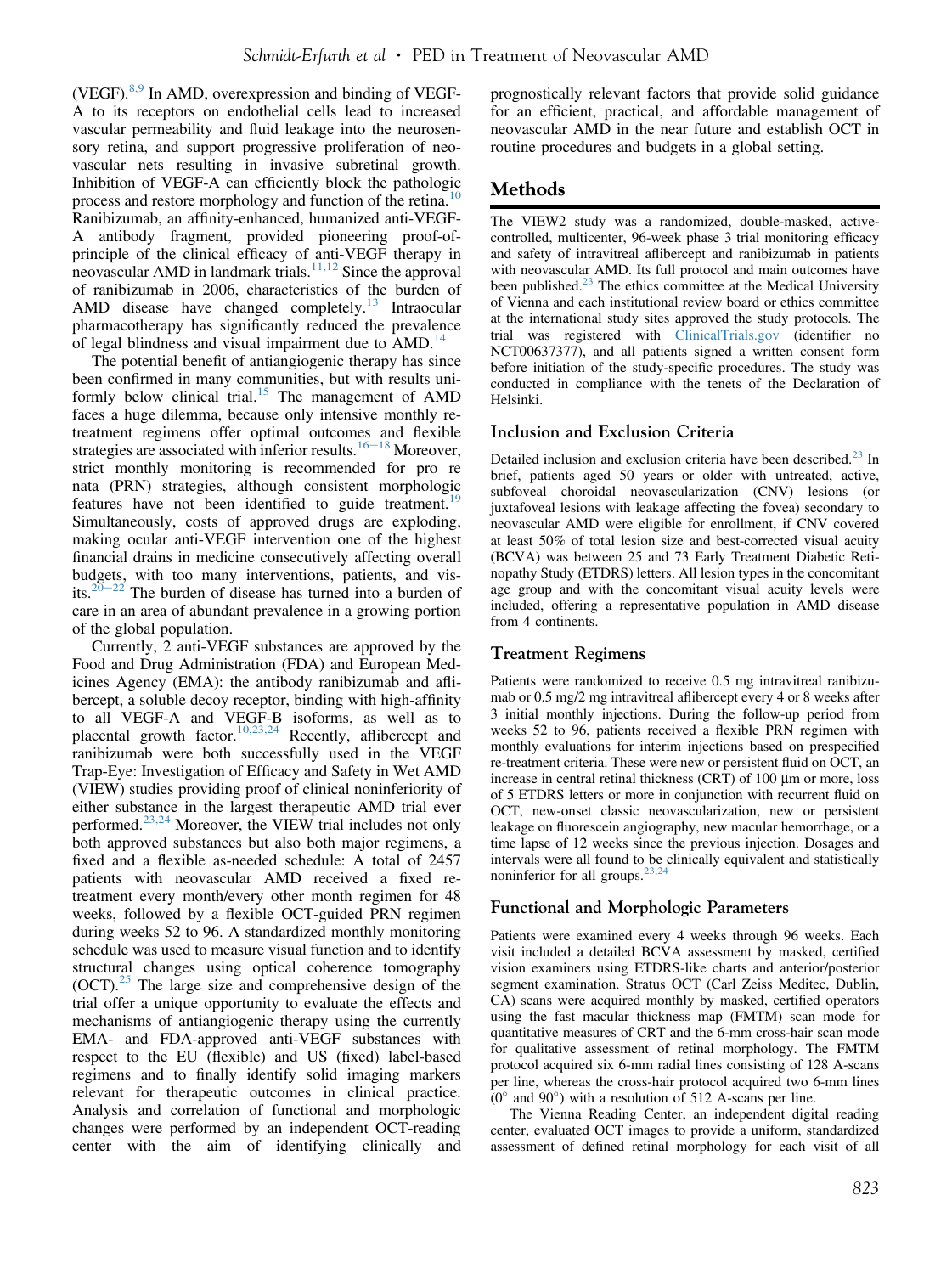patients. Validated computer-assisted grading software was used. This software imports OCT raw scan data and allows the reader to grade multiple variables in the FMTM- and 6-mm cross-hair scans following a defined algorithm. All OCT images underwent a standardized, comprehensive grading for relevant disease-specific morphologic criteria in a validated, cross-reading center-consistent fashion.<sup>[26](#page-9-0)</sup> The 6-mm cross-hair scan was used for morphologic analysis. Most important, independently of the protocol-based procedures, predefined ancillary parameters were introduced reflecting distinct changes at each of the 3 (sub-)retinal compartments: presence or absence of intraretinal cysts (IRCs), subretinal fluid (SRF), and pigment epithelial detachment (PED) involving the center point. Intraretinal cysts were defined as round, minimally reflective spaces within the neurosensory retina. Subretinal fluid was identified as a nonreflective space between the posterior boundary of the neurosensory retina and the retinal pigment epithelium (RPE)/choriocapillaris signal. Pigment epithelial detachment was defined as a focal elevation of the reflective RPE band over an optically clear or moderately reflective space with a minimum width of  $400 \mu m$  at the base or a minimum height of 200 mm from the surface of the RPE band to the surface of the choriocapillaris.

Multiple levels of quality-control programs were performed to maintain intergrader reproducibility. The readers were trained according to the Vienna Reading Center protocol, and certification was awarded on successful completion of all requirements. Difficulties in grading were handled through regular supervision sessions with the grading leader in which selected images were discussed with the group's input. In addition, we selected a random sample of 10% of scans for quality control with subsequent independent review by the supervisor.

# Statistical Analysis

The original main outcomes of the VIEW trial (noninferiority of aflibercept to ranibizumab) has been published. $^{23}$  Noninferiority of the treatment arms allowed pooling of all participants into a single population and enabled integrated analysis of morphologic subgroups in the current study. Only the VIEW2 population was used because monthly OCT examinations were not mandated per protocol in VIEW1. This was an exploratory study of a comprehensive clinical trial database. Thus, no formal hypotheses were formulated and no sample size calculations were performed.

Categoric variables are described as numbers with percentage (N, %). Continuous variables are summarized with their mean, standard deviation, median, minimum, and maximum. Differences between categoric variables were tested using the Cochran-Mantel-Haenszel test, and for continuous variables the Wilcoxon rank-sum test was used.

Predictive models were constructed to predict visual acuity at baseline, change from baseline to week 12/week 52 (fixed regimen), and change from week 52 to week 96 (flexible regimen). These outcomes were predicted using a mixed linear model, with OCT parameters at baseline, week 12, week 52, or during year 1 or the PRN phase, and baseline BCVA, wherever appropriate, as fixed effects or independent (predictive) variables. To stratify the analyses for the 4 different treatment regimens, and thus to ensure that the observed effects of the fixed effects were consistent throughout the whole study population, the assigned treatment arm was entered as a random variable. On the basis of the primary noninferiority of all substances and the (bi-) monthly administration, statistical power could be increased by pooling the datasets within each regimen[.23,24](#page-9-0) All analyses were performed using SAS version 8.2 (SAS Inc, Cary NC).

# **Results**

## Morphologic Features at Baseline and Correlation with Visual Function

Of the 1240 patients included, 1202 were available for intentionto-treat analysis.[23](#page-9-0) Baseline analysis of morphologic features found that 64.4% of eyes had IRCs, 80.1% of eyes had PED, and 84.1% of eyes had SRF (Fig 1). Intraretinal cyst was the only morphologic feature that correlated statistically significantly with baseline BCVA, that is, in untreated disease [\(Table 1](#page-3-0)). Baseline vision was reduced by a mean of  $-5.98\pm0.85$  letters  $(P < 0.0001)$  with the presentation of IRC, reflecting a pronounced alteration in neurosensory function. When IRCs were still present 3 months after the treatment started, there was an additional correlation amounting to a further reduction in BCVA by  $-3.92 \pm 1.04$  letters ( $P = 0.002$ ). Subretinal fluid at 12 weeks was associated with less reduction in initial mean BCVA.

# Therapeutic Effects during the Loading Interval: Morphology, Function, and Predictive Value

The morphologic response was apparent rapidly, with substantial recovery seen in all 3 compartments after the first 3 injections [\(Fig 2](#page-3-0)). However, although baseline IRC and SRF, secondary exudative features, resolved in 74% of eyes after the first 3 doses, PED did so in only 38% of eyes. After month 3, all anatomic changes reached a plateau phase with residual IRC and SRF seen at rates half of that of PED throughout both the fixed and the flexible PRN regimens. At month 3, BCVA improved overall by a mean of  $+10.37\pm0.8$  letters, but baseline neurosensory IRC and subretinal PED were associated with a negative impact on BCVA with a loss of 1.97 ( $P = 0.0017$ ) and 2.27 ( $P = 0.015$ ) letters, respectively ([Table 2](#page-4-0)). Baseline BCVA per se and in combination with the presence of IRC also had a significant effect on the functional benefit seen after the first 3 monthly doses, with less improvement at higher BCVA levels.



Figure 1. Baseline disposition of morphologic variables. Intraretinal cysts (IRC) represent intraretinal fluid, pigment epithelial detachment (PED) reflects any elevation of the retinal pigment epithelium (RPE) of at least 400 µm in width or 200 µm in height, and subretinal fluid (SRF) refers to pooling of clear SRF.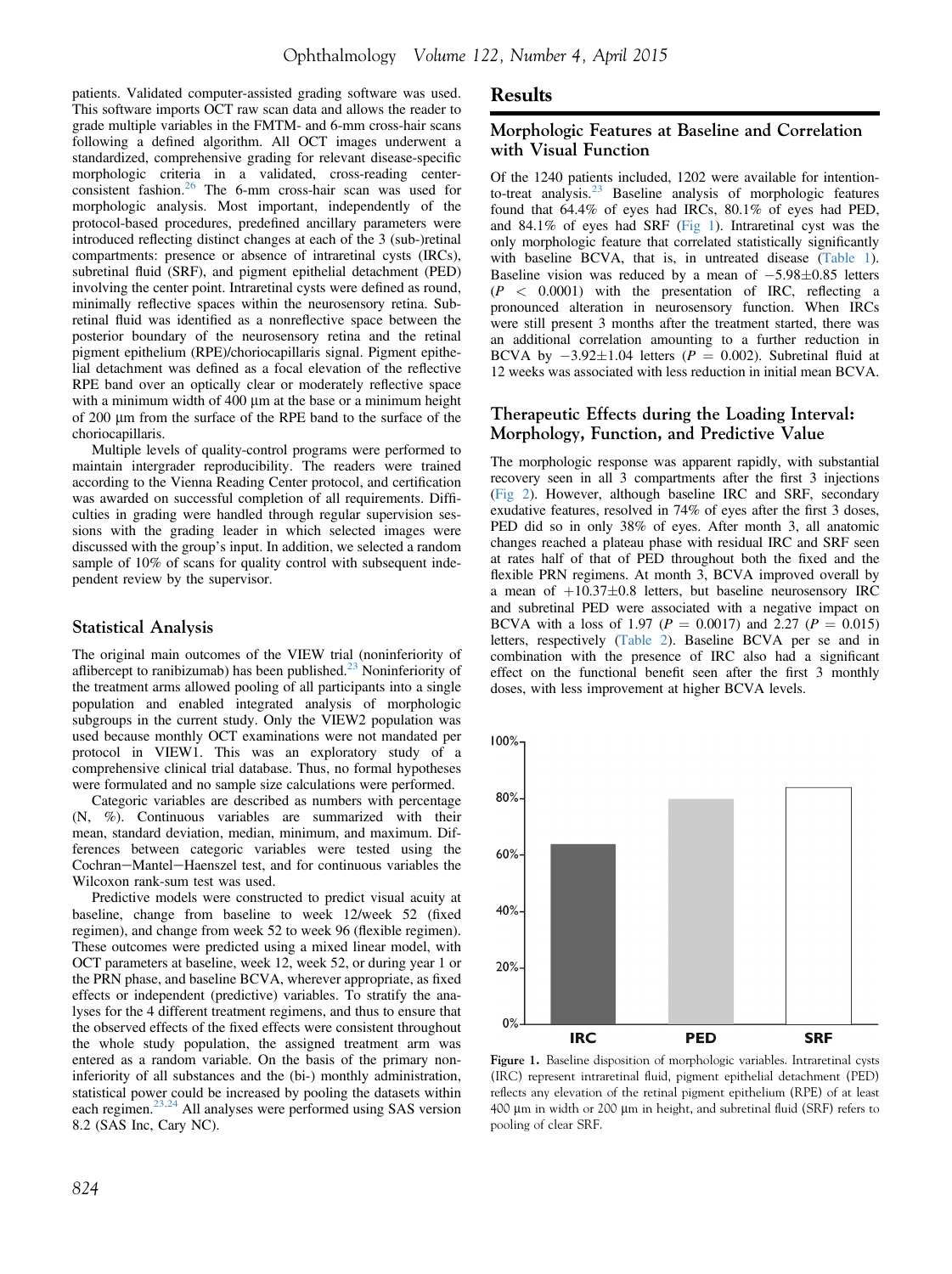<span id="page-3-0"></span>Table 1. Multivariate Model: Impact of Morphologic Features on Baseline Best-Corrected Visual Acuity

| $BCVA$ Estimate $\pm$ SE (Letters) | P Value  |  |
|------------------------------------|----------|--|
| $56.10 \pm 0.84$                   | < 0.0001 |  |
| $-5.98\pm0.85$                     | < 0.0001 |  |
| $-3.92 \pm 1.04$                   | 0.0002   |  |
| $+4.05\pm0.97$                     | < 0.0001 |  |
|                                    |          |  |

 $BCVA = best-corrected visual acuity; SE = standard error; SRF = sub$ retinal fluid.

Initial and persistent cysts have an additive negative effect on retinal function in untreated neovascular age-related macular degeneration. Intercept refers to the mean BCVA condition without morphologic alteration.

# Resolution and Recurrence of Intraretinal Cysts during and after Loading Phase

Of 412 patients without IRC at baseline, only 171 (41.5%) were found to have IRC at any point during the first year ([Fig 3A](#page-4-0)). Baseline IRC that had resolved by 3 months rarely recurred during the 1-year follow-up of continuous treatment [\(Fig 3](#page-4-0)B). Approximately 50% of such patients exhibited no further findings of IRC, and 80% of eyes had IRC observed less than 3 times. These cysts resolving during the loading interval, the phase of active resolution, were referred to as "exudative" cysts as distinct from cysts that persisted  $>3$  months, which were considered degenerative cysts. Patients with persistent IRC seen consecutively at week 12 had a higher recurrence rate with half of the patients showing 5 or more recurrences indicating progressive disease activity despite continuous treatment [\(Fig 3](#page-4-0)C).

#### Impact of Retinal Morphology on Best-Corrected Visual Acuity under a Fixed Regimen

The BCVA values at every time point correlated with baseline retinal morphology. When the individual morphologic subgroups were stratified according to the prognostically relevant features, such as presence or absence of IRC, SRF, or PED, patients with IRC had the lowest BCVA values. In contrast, patients with SRF

only, and no IRC or PED, had the best BCVA values [\(Fig 4](#page-5-0)A). Of note, this correlation between structure and function was entirely independent of the therapeutic regimen and continued throughout the entire follow-up period even when the fixed regimen was changed to a PRN strategy. Within the IRC group, persistent degenerative cysts at 3 months were associated with an even lower visual function [\(Fig 4](#page-5-0)B).

### Prognostic Features for Long-Term Best-Corrected Visual Acuity Outcome under a Fixed Regimen

With a fixed therapeutic regimen over 48 weeks, the presence of IRC  $(-3.85\pm0.84, P < 0.0001)$  and PED  $(-2.12\pm0.97, P = 0.028)$  at baseline was predictive of a negative outcome [\(Table 3](#page-5-0)). Again, the initial BCVA value alone ( $P < 0.0001$ ) or combined with IRC  $(P = 0.003)$  had a robust influence on visual outcome. Visual gains were generally higher with lower baseline BCVA and lower with better initial BCVA. Most important, the influence of BCVA was strongly dependent on the underlying morphologic features and was again worse with IRC. At lower baseline BCVA values, the common condition in patients with AMD, final BCVA outcomes differed greatly between the morphologic groups, whereas at higher initial BCVA values retinal morphology was less important ([Fig 5](#page-6-0)).

## Morphology and Function under a Flexible Pro Re Nata Regimen

The tight association between morphologic alteration and retinal function persisted between weeks 52 and 96 under a flexible regimen [\(Fig 4A](#page-5-0)). As seen previously with a fixed schedule, neurosensory IRC, particularly together with PED, had a negative impact on BCVA outcomes. Accordingly, persistent cysts were consistently associated with poor visual acuity levels [\(Fig 4](#page-5-0)B) independently of a fixed or a flexible type of regimen. However, with regard to changes in BCVA, distinct features became evident at the time of switching from a continuous to a discontinuous regimen. Although other morphologic groups remained functionally stable, eyes with PED, especially those without previous cysts, showed a progressive decline in visual function ([Fig 6A](#page-6-0)). Sensitivity analysis showed that the occurrence of IRC associated with BVCA loss was distinctly restricted to the time of switching to a PRN regimen at week 52 and beyond. Further analysis of this group revealed that the



Figure 2. Morphologic response of individual compartments to treatment initiation and maintenance. At month 3, intraretinal fluid and subretinal fluid (SRF) have resolved substantially, whereas the majority of pigment epithelial detachments (PED) are resistant to anti-vascular endothelial growth factor therapy. Beyond this loading interval, the mean frequency of fluid pooling remains unchanged. IRC  $=$  intraretinal cyst.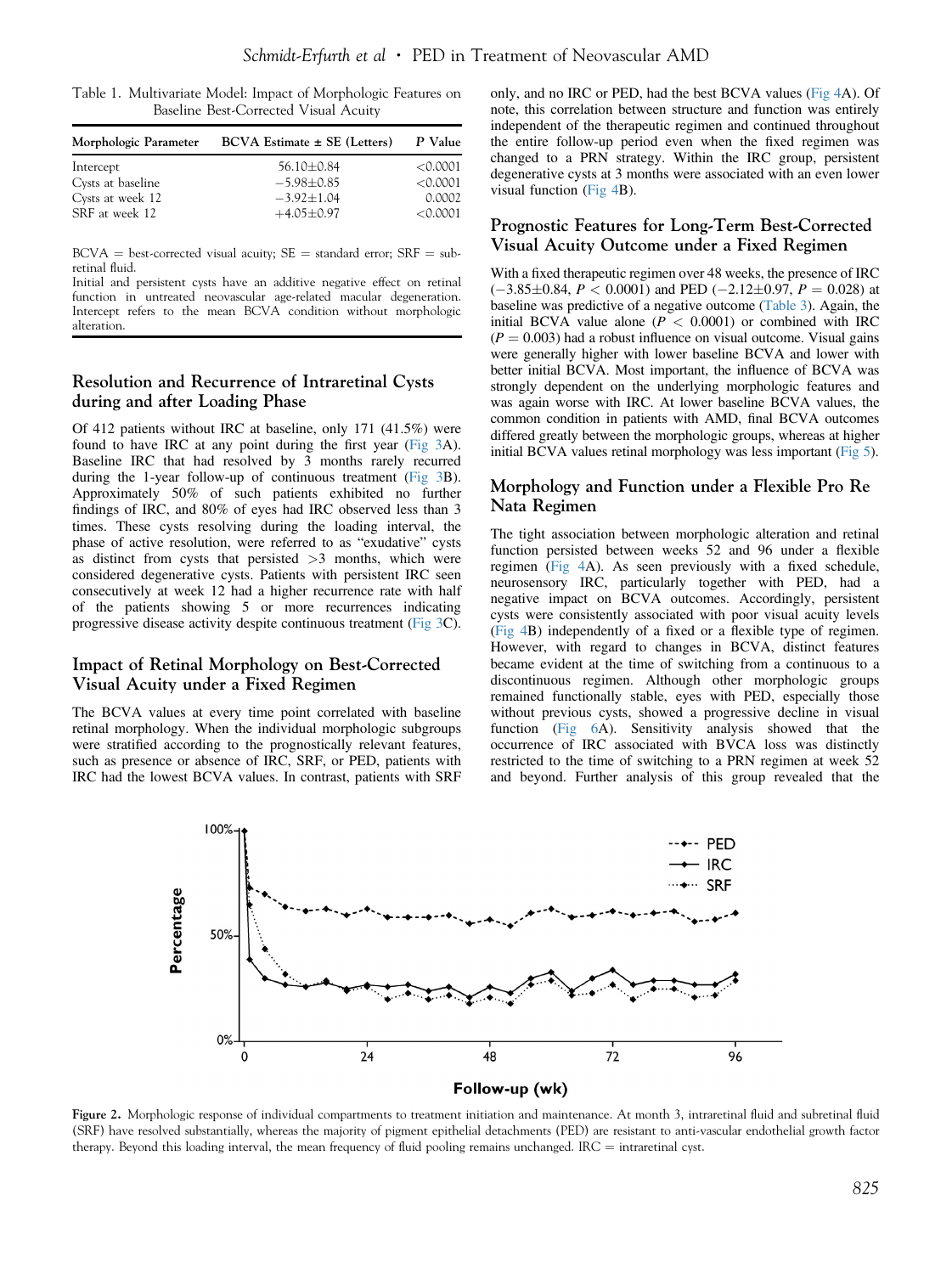<span id="page-4-0"></span>

| Table 2. Multivariate Model: Predictive Factors for Best- |  |  |
|-----------------------------------------------------------|--|--|
| Corrected Visual Acuity Change from Baseline to Week 12   |  |  |

| Morphologic Parameter                                                                      | $BCVA$ Estimate $\pm$ SE<br>(Letters) | P Value  |
|--------------------------------------------------------------------------------------------|---------------------------------------|----------|
| Intercept                                                                                  | $10.37 \pm 0.81$                      | 0.0010   |
| Cysts at baseline                                                                          | $-1.97\pm0.62$                        | 0.0017   |
| PED at baseline                                                                            | $-2.27 + 0.72$                        | 0.0015   |
| BCVA at baseline (letters, centered<br>on 52)                                              | $-0.20 \pm 0.04$                      | < 0.0001 |
| Interaction between cysts<br>at baseline and BCVA at<br>baseline (letters, centered on 52) | $+0.13 \pm 0.04$                      | 0.0028   |

 $BCVA = best-corrected visual acuity; PED = pigment epithelial detach$ ment;  $SE =$  standard error.

Baseline IRCs and PEDs were associated with a negative impact on BCVA and the baseline level of BCVA.

progressive decline in BCVA during flexible therapy was driven by the patients with primary PED who developed secondary IRC when switching to PRN ([Fig 6B](#page-6-0)). This BCVA decline was statistically significant from weeks 52 to 96.

### Role of Pigment Epithelial Detachment and Cysts during Long-Term Follow-up

Monitoring the change in PED occurrence over time indicated that, although the incidence of PED had declined during continuous therapy, the switch to a discontinuous regimen led to a reactivation in PED, that is, the subretinal lesion. Simultaneously, there was a close correlation between the BCVA change and the frequency of cyst occurrence in those eyes with PED [\(Table 4\)](#page-7-0). This coincidence implies that PED recurrence was the primary event of neovascular reactivation, but that secondary neurosensory cystic degeneration is the morphologic manifestation of functional loss. This is supported by the finding that eyes with PED lesions and a low frequency of cyst occurrence improved more under both regimens, whereas those in which cyst formation increased showed significantly more visual loss from  $-1.1$  to  $-4.4$  letters between weeks 52 and 96. The corresponding scatter plot highlights the linear correspondence between cyst frequency and BCVA change ([Fig 7\)](#page-7-0). The functional benefit declined with an increasing frequency of cysts formation.

#### **Discussion**

The management of AMD is a brilliant example for the vital role of imaging markers in a disease that has a global dimension, a growing prevalence, and a lifelong need for therapeutic control, as is true for many medical conditions in the developed world. In the absence of solid imaging markers, the transfer of clinical study success into clinical routine will fail, $15$  outcomes on a large scale will be disappointing, and excessive resources will be spent inefficiently. Moreover, despite large scientific studies, misconceptions about therapeutic mechanisms and prognostic factors may be protracted further and prevent the introduction of efficient management guidelines and the development of superior therapeutic strategies.

In the current study, the role of retinal morphology in antiangiogenic therapy of neovascular AMD was for the first time analyzed systematically in a large multiethnic population for an extensive follow-up period. Patients were treated intravitreally with the 2 available FDA- and EMA-approved substances: ranibizumab and aflibercept. On the basis of proven noninferiority of the compounds and the (bi-) monthly regimens, the statistical power for morphologic subgroup analysis could be substantially enhanced to reliably identify prognostic signals.<sup>[23,24](#page-9-0)</sup> The 2 approved therapeutic strategies according to the EU and US label, that is, a fixed monthly and a flexible PRN regimen, were evaluated. Strict monthly functional and morphologic monitoring procedures were applied whereby visual acuity was measured by certified examiners and prespecified morphologic features in OCT were identified by an independent reading center.

First, a strong association among distinct morphologic features, visual outcome, and prognosis was revealed, when functional and structural results were correlated. At all time points, IRCs had a negative impact on visual function. Whenever cysts occurred, at baseline or during therapy, visual acuity was significantly compromised. This phenomenon was independent of whether the therapeutic regimen was continuous or discontinuous and was even



Figure 3. Recurrence of intraretinal cysts (IRCs) during maintenance treatment by response at week 12. A, Occurrence of IRC in patients without IRC at baseline, with <50% of patients developing cysts at any time during year 1. B, Baseline IRC that had resolved by 3 months rarely recurred during the 1-year follow-up of continuous treatment. C, Patients with IRC seen at baseline and consecutively at week 12 had a higher recurrence rate, with half of the patients showing  $\geq 5$  recurrences. Y1 = year 1.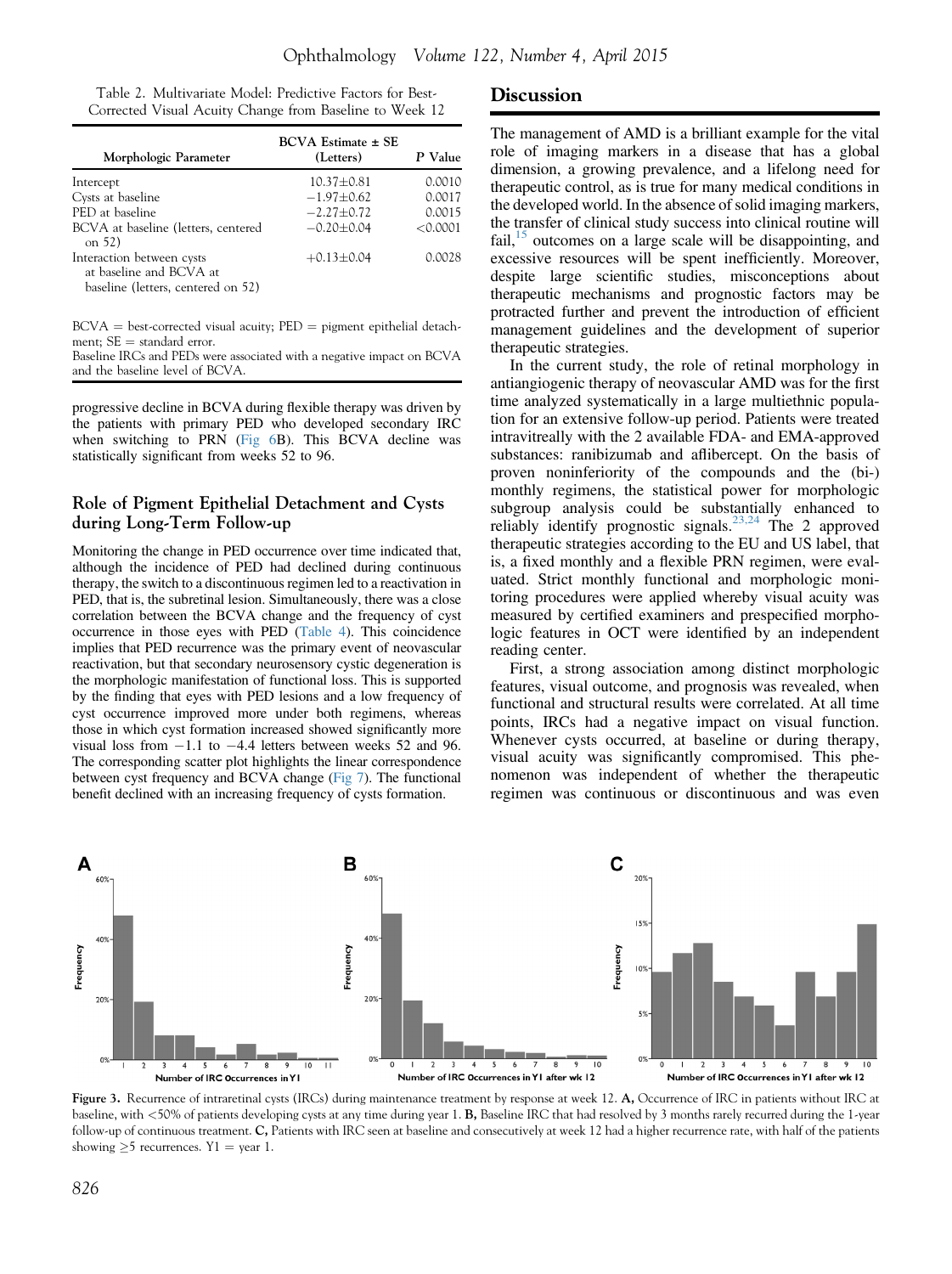<span id="page-5-0"></span>

Figure 4. A, Impact of retinal morphology on best-corrected visual acuity (BCVA) levels at baseline and during follow-up. Intraretinal cysts were consistently associated with the lowest BCVA values, whereas subretinal fluid (SRF) only and no intraretinal cyst (IRC) or  $=$  pigment epithelial detachment (PED) demonstrated the best BCVA values. This correlation was independent of the type of regimen (fixed/flexible). B, Comparison of BCVA outcomes between treatment-responsive and unresponsive cysts. Persistent cysts were associated with lower BCVA values compared with cysts resolving during the loading phase and were therefore referred to as "degenerative" cysts. ETDRS = Early Treatment Diabetic Retinopathy Study.

Table 3. Multivariate Model: Predictive Factors for Best-Corrected Visual Acuity during a Fixed Treatment Regimen

| Morphologic Parameter                                                                   | BCVA Estimate ±<br>SE (Letters) | P<br>Value |
|-----------------------------------------------------------------------------------------|---------------------------------|------------|
| Intercept                                                                               | $65.54 \pm 1.07$                | < 0.0001   |
| Cysts at baseline                                                                       | $-3.85\pm0.84$                  | < 0.0001   |
| PED at baseline                                                                         | $-2.12 \pm 0.97$                | 0.0284     |
| BCVA at baseline (letters, centered<br>on 52)                                           | $+0.65 \pm 0.05$                | < 0.0001   |
| Interaction between cysts at baseline and<br>BCVA at baseline (letters, centered on 52) | $+0.22 \pm 0.06$                | 0.0003     |

 $BCVA = best-corrected visual acuity; PED = pigment epithelial detach$ ment;  $SE =$  standard error.

Initial presence of IRCs and PED and a higher baseline BCVA levels were associated with a negative prognosis.

more pronounced in the low vision range typically seen in patients with AMD. Degenerative cysts, which persisted throughout the initial loading phase, at the level of the neurosensory retina showed the worst prognosis in terms of visual outcomes. The frequency of the occurrence of cysts finally determined the visual outcome.

Second, unstable visual function was maintained during PRN therapy despite a flexible reduction in re-treatment frequency, with the exception of eyes with a primary subretinal pathology. Pigment epithelial detachment recurred and progressed under a discontinuous PRN regimen. An elevation of the RPE layer is directly associated with the activity of the neovascular component originating from the underlying choriocapillary bed; thus, PED is the direct hallmark of neovascular disease. Sub-RPE lesion activation precedes the consecutive IRC formation that is associated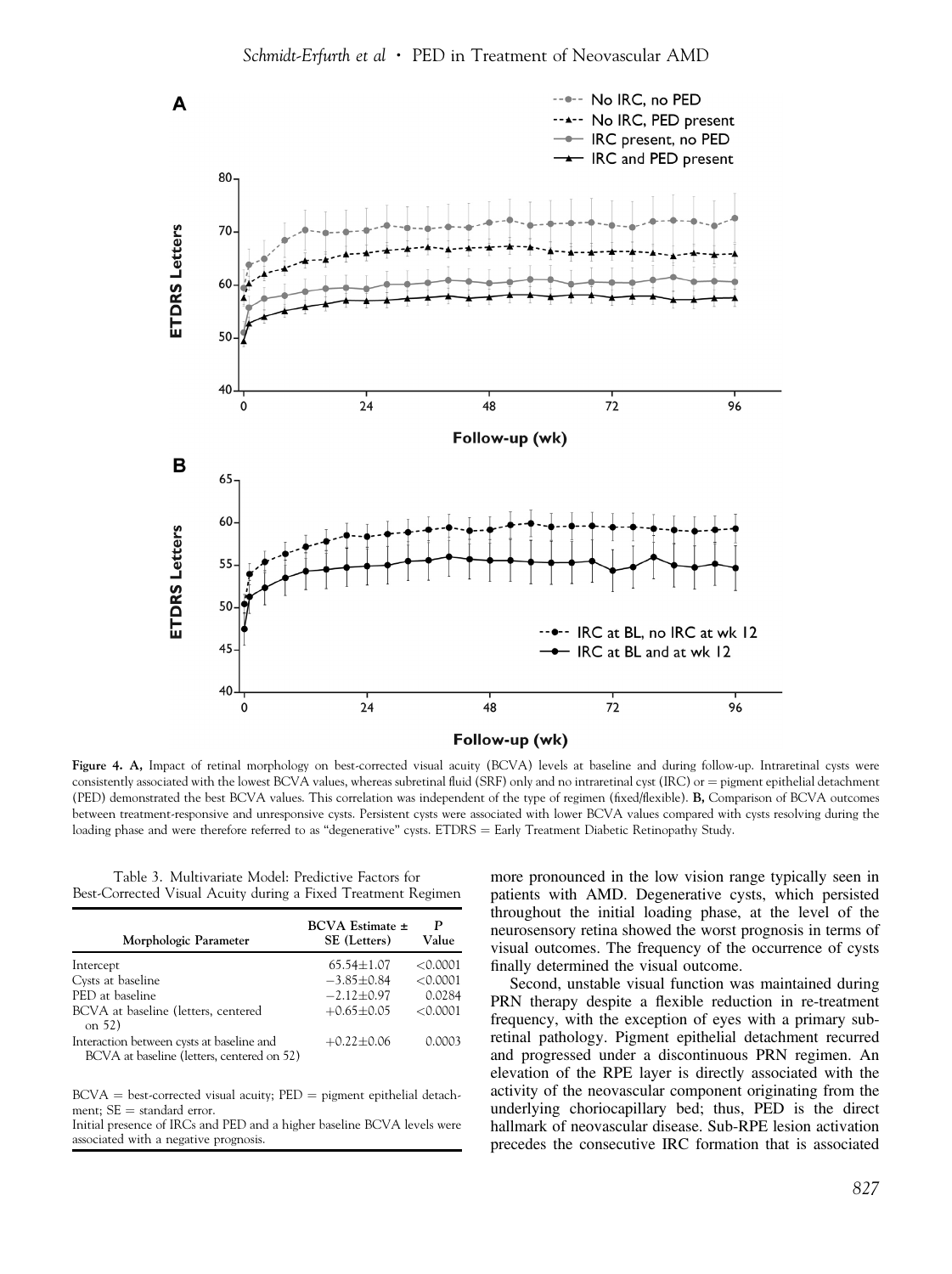<span id="page-6-0"></span>

Figure 5. Correlation of baseline best-corrected visual acuity (BCVA), baseline morphology, and BCVA outcomes. The impact of individual morphologic features on visual function increased significantly with lower BCVA levels. IRC = intraretinal cyst;  $PED$  = pigment epithelial detachment;  $VA =$  visual acuity.

with progressive functional loss after the switch from a fixed to a flexible regimen.

These are the most important 2 messages from our study: Our findings identify PED as the most relevant parameter reflecting progressive disease activity and provides the link between the primary lesion activity morphologically (by sub-RPE activity) and the consecutive loss of retinal function (by neurosensory cysts). It also clearly contradicts the current convention that PRN and OCT-guided therapy are generally less effective than the more burdensome and cost-intensive fixed treatment strategy. This dogma of an overall deficiency of the PRN approach has been promoted repeatedly in the literature regarding fixed versus flexible regimens in AMD therapy.  $18-20,22$  $18-20,22$  $18-20,22$  Our analysis proves that this supposed disadvantage was merely the result of gross averaging of outcome data throughout small populations and a lack of identification of valid imaging markers with PED being excluded from the equation.

This study impressively highlights the relevance of defining morphologic features on the basis of solid imaging for evaluating treatment strategies, making prognostic



Figure 6. A, Change in best-corrected visual acuity (BCVA) by baseline morphologic status. With the switch from a fixed to a flexible regimen at week 48, eyes with pigment epithelial detachment (PED) and PED/intraretinal cyst (IRC) progressively lost visual function. B, Change in BCVA in patients with PED at baseline by IRC status. Patients with PED at baseline secondarily developed IRC during discontinuous pro re nata (PRN) treatment, which is associated with progressive BCVA loss.  $BL =$  baseline;  $ETDRS =$  Early Treatment Diabetic Retinopathy Study.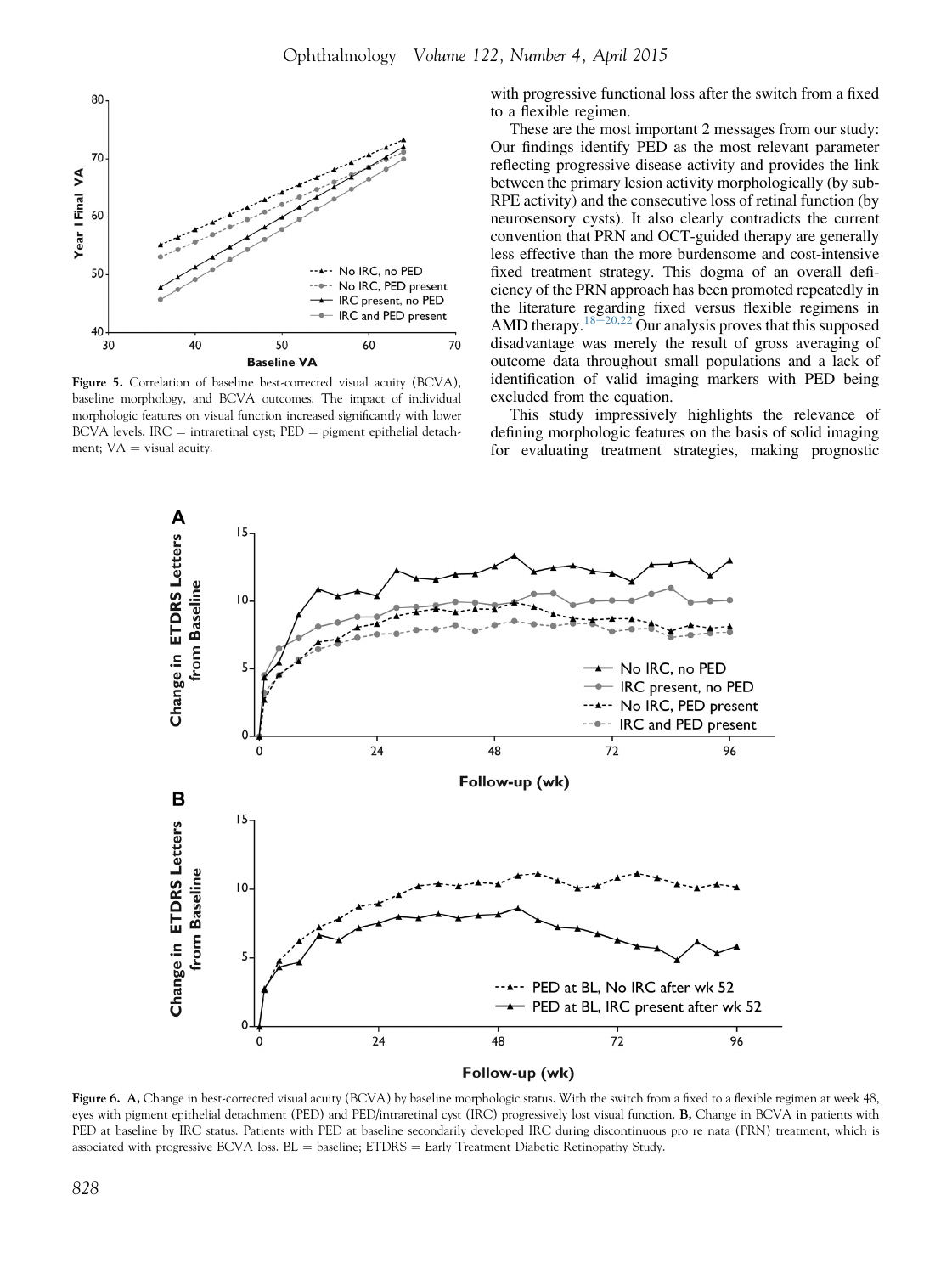| No. of Cyst<br>Occurrences<br>in Year 2 | No. of<br>Patients | <b>BCVA</b> at<br><b>Baseline</b>                             | <b>BCVA</b><br>Week 52 | <b>BCVA</b><br>Week 96 | <b>BCVA</b> Change<br><b>Baseline</b><br>to Week 52 | <b>BCVA</b> Change<br>Week 52 to<br>Week 96 | Mean No. of Cyst<br><b>Occurrences</b><br>in Year 2 |
|-----------------------------------------|--------------------|---------------------------------------------------------------|------------------------|------------------------|-----------------------------------------------------|---------------------------------------------|-----------------------------------------------------|
| None                                    | 182                | 58.7                                                          | 69.6                   | 68.5                   | 10.9                                                | $-1.1$                                      | 0.0                                                 |
| $1 - 2$                                 | 85                 | 55.0                                                          | 65.5                   | 61.7                   | 10.5                                                | $-3.8$                                      | 1.4                                                 |
| $3 - 4$                                 | 31                 | 57.7                                                          | 67.3                   | 64.8                   | 9.6                                                 | $-2.5$                                      | 3.3                                                 |
| $5+$                                    | 27                 | 58.2                                                          | 58.7                   | 54.3                   | 0.7                                                 | $-4.4$                                      | 7.6                                                 |
| $BCVA = best-corrected visual acuity.$  |                    | With increasing cyst formation, BCVA loss is more pronounced. |                        |                        |                                                     |                                             |                                                     |

<span id="page-7-0"></span>Table 4. Correlation between Best-Corrected Visual Acuity Change and Frequency of Cyst Occurrence after the Switch to Discontinuous Treatment in Patients with Pigment Epithelial Detachment at Baseline

decisions, and planning socioeconomic investments in a large entity such as AMD. The potential benefit of any medical treatment largely depends on the efficiency of early disease diagnosis and adequate monitoring. Optical coherence tomography is unprecedented in providing in vivo highresolution visualization of retinal and RPE pathology.<sup>2</sup> Therefore, recent multicenter trials investigating anti-VEGF therapy in neovascular AMD have included OCT imaging in their protocols. In 2007, Prospective OCT Imaging of Patients with Neovascular AMD Treated with intraocular Ranibizumab (PrONTO) study the pilot OCT study, sug-gested that CRT should guide re-treatment decisions.<sup>[29](#page-9-0)</sup> The quantitative criterion of CRT was used for analysis in all subsequent clinical trials.<sup>[16,17,20,22](#page-9-0)</sup> However, our group showed that CRT correlates only with BCVA at baseline and that there is no association between retinal function and thickness beyond 3 months.<sup>[25](#page-9-0)</sup> Visual acuity has consistently and regularly been found to decrease during CRT-guided therapy, and real-world PRN treatment is publicly consid-ered as inferior to monthly re-treatment.<sup>[15,20,22](#page-9-0)</sup>

Evidence that qualitative criteria such as fluid in the 3 different compartments (intraretinal, subretinal, and sub-RPE) offer a more reliable correlation with visual function is just being discovered.<sup>[25,30](#page-9-0)</sup> In the recent Comparison of AMD Treatment Trials (CATT) "any fluid" seen on OCT triggered re-treatment with a "no tolerance" protocol; nevertheless, the PRN regimen showed a morphologic and functional deficit.<sup>20</sup> In VIEW, the indication for re-treatment was diffusely referred to as "new or recurrent fluid on OCT" without focus on the type and location of fluid. Of note, PED as a harbor of exudative and neovascular activity has so far not been named as a relevant imaging marker for recurrence. In the current analysis, PED activation emerges as the primary underlying trigger for loss of vision in a PRN regimen, with a significant loss in this subgroup versus the nonsignificant 1- to 2-letter loss noted by averaging through the entire population.

On initiation of treatment in VIEW, the antipermeability effect of antiangiogenic therapy was rapid and substantial, but there were large differences between the morphologic groups. Although IRC and SRF resolved in 70% to 80% of eyes, PED resolved in less than half of all affected eyes. Most interesting, and in contrast to the current literature, even with continuous interventions, visual outcomes strongly correlated with morphologic features. Although eyes with only SRF showed excellent BCVA values and improvements, eyes with cysts with or without PED started and continued with lower BCVA throughout continuous and discontinuous therapy. So far, better functional results generally have been expected for all patients with strict monthly re-treatment, but the VIEW analysis shows an



Figure 7. Impact of intraretinal cyst (IRC) recurrence on final best-corrected visual acuity (BCVA) outcomes. Vision loss correlates with the frequency of cyst occurrence. ETDRS = Early Treatment Diabetic Retinopathy Study;  $Y2$  = year 2.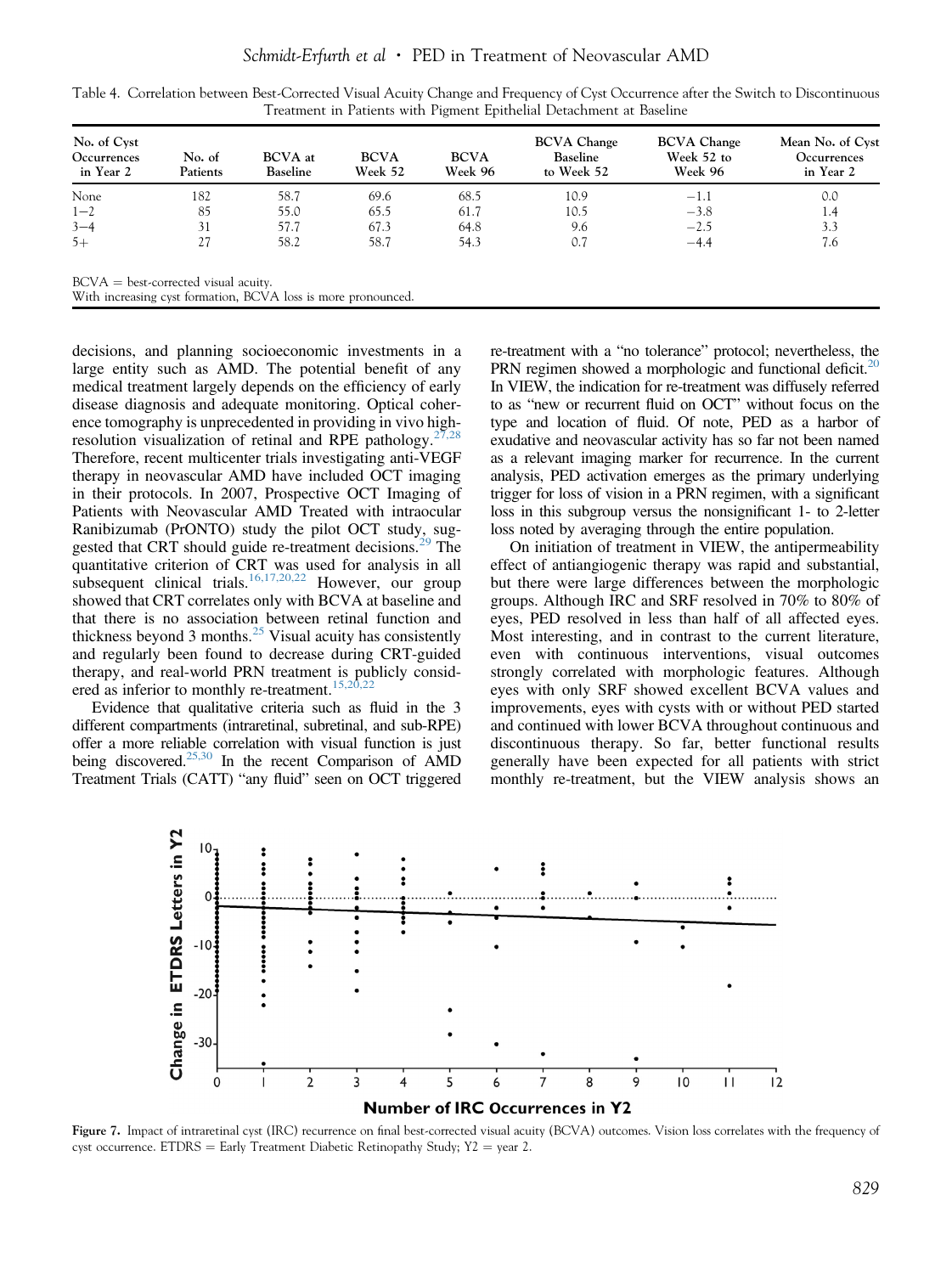overwhelming effect of distinct morphologic features on VA outcomes even during most intensive VEGF inhibition. Thus, distinct anatomic findings are of substantial value for prognosis in clinical practice and for designing future clinical trials.

The sequential pathway from PED activity to cyst formation to visual loss appears to be characteristic for neovascular AMD. In CNV, disruption of the external limiting membrane photoreceptor complex in the outer retina results in the accumulation of fluid in neurosensory layers. $31$ Discontinuities in the inner segment-outer segment (IS-OS) photoreceptor junction are visible using advanced OCT.<sup>[32](#page-10-0)</sup> Loss in visual function has been associated with alterations in the IS-OS line in neovascular  $AMD$ <sup>33</sup> Conventional time-domain OCT is unable to resolve IS-OS features, but the association of outer retinal alteration and IRCs can be examined with advanced spectral-domain OCT and will further elucidate the pathomechanism in AMD disease and therapeutic intervention.

Intraretinal cysts were found to represent a key feature for prognostic evaluation. Subanalysis of transient cysts and persistent cysts revealed that persistent cysts differ from the entire entity because their negative impact on visual function is even stronger. The CATT investigators speculated that non-VEGF-mediated mechanisms, such as apoptosis or necrosis, account for such cystoid spaces. $30$  We assume that these persistent cystoid changes are consistent with permanent cystoid degeneration as seen in chronic edema due to long-lasting subretinal exudation. $34$  Topographic determination of retinal sensitivity demonstrated profound functional loss of 0 dB at sites with IRCs. $3$ 

The results of trials published so far suggest that PRN generally results in an outcome pattern with lower overall BCVA.<sup>[15,18,20,22](#page-9-0)</sup> Stratification of PRN results based on retinal morphology in a large population such as in VIEW, however, indicates that the majority of eyes maintain a constant visual benefit. It is the PED group that seems to drive the therapeutic disadvantage of PRN management. This novel observation finally resolves the controversy about prognostic determinants and PRN failure. Neovascular AMD originates from the choroid, penetrates Bruch's membrane, and proliferates in the sub-RPE space or subretinal space. Fibrovascular growth together with vascular leakage produce an elevation of the overlying RPE barrier, which protrudes to a greater or lesser extent depending on lesion activity. In time-domain OCT imaging, the high reflectivity of the RPE band precludes visualization of the PED content. Future technologies such as enhanced depth imaging will allow recognition of the fibrovascular internal structure.<sup>[36](#page-10-0)</sup> Currently, PED is not a recommended parameter for retreatment protocols in clinical routine or scientific studies, an issue that should be readdressed on the basis of our findings. In VIEW, visual loss progressed with uncontrolled sub-RPE lesion activity in the PRN regimen. Because PED was not considered a relevant re-treatment criterion according to protocol and clinical consensus, adequate timing of reinjections was missed and cystoid retinal degeneration proceeded unabated toward irreversible visual loss.

The biologic impact of anti-VEGF therapy on the primary neovascular component, antiproliferation, and on the

secondary exudative component, antipermeability, is a major topic of controversy. The VIEW analysis demonstrates a slow and incomplete resolution of PED in contrast to other morphologic entities despite use of the most effective anti-angiogenic substances and regimen.<sup>[37](#page-10-0)</sup> Although reductions in retinal fluid were impressive, PED volume tended to remain unchanged or to regress only slowly in CATT.<sup>[30](#page-9-0)</sup> Indocyanine green angiography, which visualizes sub-RPE neovascularization, showed no regression in the neo-vascular lesion area under ranibizumab therapy.<sup>[38](#page-10-0)</sup> Therefore, it has been suggested that antiangiogenic therapy in the eye is not antineovascular, but merely antiexudative with resolution of fluid in and underneath the retina, and persistence of the proliferative lesion. Current clinical management and future therapeutic developments must recognize this deficiency to optimize long-term outcomes.

# Study Limitations

A limitation of this study is the use of time-domain OCT only allowing analysis of the 6-mm cross-hair scan mode instead of a large set of tightly spaced raster scans as offered by spectral-domain technology. Nevertheless, solid results were obtained, clearly indicating the path for future analysis. Obviously, novel trial designs are needed to support the assumptions made regarding the functional correlation and prognostic value of the identified parameters, because the VIEW study protocol was not designed to analyze structure/ function correlation. It is merely due to the large volume of this unique dataset that such conclusions could be achieved.

Retinal angiomatous proliferation lesions were not excluded by protocol in VIEW or any of the previous studies in neovascular AMD and antiangiogenic therapy. Scott and Bressler<sup>39</sup> identified 10% retinal angiomatous proliferation lesions in the Verteporfin in Photodynamic Therapy trial, but suggested that the response of retinal angiomatous proliferation lesions to CNV treatments may be similar to that of other variants of neovascular AMD. In a recent article by Jung et al, $40$  the proportion of retinal angiomatous proliferation lesions in newly diagnosed CNV was as high as 28% to 34%. Retinal angiomatous proliferation lesions may initially present with a combination of PED together with cystic changes in the overlying retina, features consistent with a poor prognosis. However, the focus in our study was on persistent PED, which subsequently presents secondary development of irreversible cystoid retinal degeneration associated with permanent visual loss during a discontinuous therapeutic strategy. Freund et  $al<sup>31</sup>$  suggested the use of a hybrid fluorescein angiography/OCT imaging modality to identify the neovascular component underlying sub-RPE lesions. Such a hybrid system will soon be available by the introduction of Doppler OCT enabling identification of vascular and RPE pathologies in a single "multi-modal OCT" approach.<sup>41</sup>

In conclusion, the VIEW data are the largest controlled data pool available in standardized treatment of neovascular AMD. The large population and the fact that all treatment arms in the VIEW2 study, which is the global portion of the study, performed equally allow for the first time to perform solid and statistically relevant subgroup analyses. In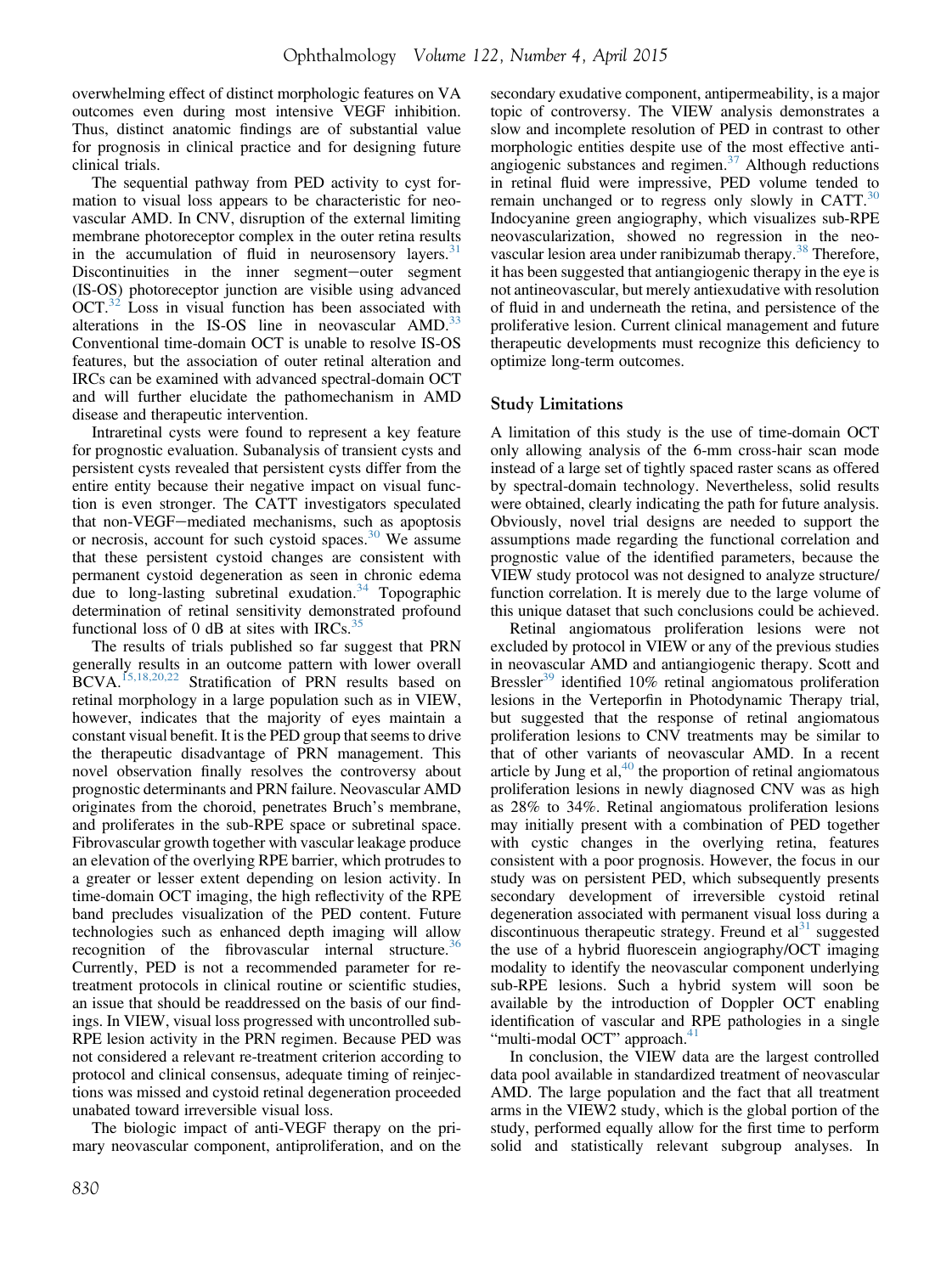<span id="page-9-0"></span>addition, many more predefined parameters were studied than in any previous trial. The finding that the most important factor driving the outcomes is not the type of substance or the type of regimen, but the morphology of the sub-RPE/PED lesion represents a breakthrough. Moreover, OCT as the most relevant diagnostic tool is not even mentioned in the drug labels nor has OCT been recognized by the FDA or EMA as a biomarker tool. In most countries, OCT is currently not even reimbursed. Therefore, extensive analysis highlighting the vital need of OCT for treatment management of the leading ocular disease of current times is essential for the community, for patients around the globe, and for overall healthcare and budget givers.

# References

- 1. [Smith W, Assink J, Klein R, et al. Risk factors for age-related](http://refhub.elsevier.com/S0161-6420(14)01090-2/sref1) [macular degeneration: pooled](http://refhub.elsevier.com/S0161-6420(14)01090-2/sref1) findings from three continents. [Ophthalmology 2001;108:697](http://refhub.elsevier.com/S0161-6420(14)01090-2/sref1)–704.
- 2. [Kawasaki R, Yasuda M, Song SJ, et al. The prevalence of age](http://refhub.elsevier.com/S0161-6420(14)01090-2/sref2)[related macular degeneration in Asians: a systematic review](http://refhub.elsevier.com/S0161-6420(14)01090-2/sref2) [and meta-analysis. Ophthalmology 2010;117:921](http://refhub.elsevier.com/S0161-6420(14)01090-2/sref2)–7.
- 3. Friedman DS, O'[Colmain BJ, Munoz B, et al. Prevalence of](http://refhub.elsevier.com/S0161-6420(14)01090-2/sref3) [age-related macular degeneration in the United States. Arch](http://refhub.elsevier.com/S0161-6420(14)01090-2/sref3) [Ophthalmol 2004;122:564](http://refhub.elsevier.com/S0161-6420(14)01090-2/sref3)–72.
- 4. [Seddon JM, Willett WC, Speizer FE, et al. A prospective study](http://refhub.elsevier.com/S0161-6420(14)01090-2/sref4) [of cigarette smoking and age-related macular degeneration in](http://refhub.elsevier.com/S0161-6420(14)01090-2/sref4) [women. JAMA 1996;276:1141](http://refhub.elsevier.com/S0161-6420(14)01090-2/sref4)–6.
- 5. [Seddon JM, Cote J, Davis N, et al. Progression of age-related](http://refhub.elsevier.com/S0161-6420(14)01090-2/sref5) [macular degeneration: association with body mass index, waist](http://refhub.elsevier.com/S0161-6420(14)01090-2/sref5) [circumference, and waist-hip ratio. Arch Ophthalmol](http://refhub.elsevier.com/S0161-6420(14)01090-2/sref5) [2003;121:785](http://refhub.elsevier.com/S0161-6420(14)01090-2/sref5)–92.
- 6. [Vos T, Flaxman AD, Naghavi M, et al. Years lived with](http://refhub.elsevier.com/S0161-6420(14)01090-2/sref6) [disability \(YLDs\) for 1160 sequelae of 289 diseases and in](http://refhub.elsevier.com/S0161-6420(14)01090-2/sref6)[juries 1990](http://refhub.elsevier.com/S0161-6420(14)01090-2/sref6)-[2010: a systematic analysis for the Global Burden](http://refhub.elsevier.com/S0161-6420(14)01090-2/sref6) [of Disease Study 2010. Lancet 2012;380:2163](http://refhub.elsevier.com/S0161-6420(14)01090-2/sref6)–96.
- 7. [Miskala PH, Bass EB, Bressler NM, et al. Surgery for sub](http://refhub.elsevier.com/S0161-6420(14)01090-2/sref7)[foveal choroidal neovascularization in age-related macular](http://refhub.elsevier.com/S0161-6420(14)01090-2/sref7) degeneration: quality-of-life fi[ndings: SST report no. 12.](http://refhub.elsevier.com/S0161-6420(14)01090-2/sref7) [Ophthalmology 2004;111:1981](http://refhub.elsevier.com/S0161-6420(14)01090-2/sref7)–92.
- 8. [Spilsbury K, Garrett KL, Shen WY, et al. Overexpression of](http://refhub.elsevier.com/S0161-6420(14)01090-2/sref8) [vascular endothelial growth factor \(VEGF\) in the retinal](http://refhub.elsevier.com/S0161-6420(14)01090-2/sref8) [pigment epithelium leads to the development of choroidal](http://refhub.elsevier.com/S0161-6420(14)01090-2/sref8) [neovascularization. Am J Pathol 2000;157:135](http://refhub.elsevier.com/S0161-6420(14)01090-2/sref8)–44.
- 9. [Krzystolik MG, Afshari MA, Adamis AP, et al. Prevention of](http://refhub.elsevier.com/S0161-6420(14)01090-2/sref9) [experimental choroidal neovascularization with intravitreal](http://refhub.elsevier.com/S0161-6420(14)01090-2/sref9) [anti](http://refhub.elsevier.com/S0161-6420(14)01090-2/sref9)-[vascular endothelial growth factor antibody fragment.](http://refhub.elsevier.com/S0161-6420(14)01090-2/sref9) [Arch Ophthalmol 2002;120:338](http://refhub.elsevier.com/S0161-6420(14)01090-2/sref9)–46.
- 10. [Ferrara N, Mass RD, Campa C, et al. Targeting VEGF-A to](http://refhub.elsevier.com/S0161-6420(14)01090-2/sref10) [treat cancer and age-related macular degeneration. Annu Rev](http://refhub.elsevier.com/S0161-6420(14)01090-2/sref10) [Med 2007;58:491](http://refhub.elsevier.com/S0161-6420(14)01090-2/sref10)–504.
- 11. [Rosenfeld PJ, Brown DM, Heier JS, et al. Ranibizumab for](http://refhub.elsevier.com/S0161-6420(14)01090-2/sref11) [neovascular age-related macular degeneration. N Engl J Med](http://refhub.elsevier.com/S0161-6420(14)01090-2/sref11) [2006;355:1419](http://refhub.elsevier.com/S0161-6420(14)01090-2/sref11)–31.
- 12. [Brown DM, Kaiser PK, Michels M, et al. Ranibizumab versus](http://refhub.elsevier.com/S0161-6420(14)01090-2/sref12) verteporfi[n for neovascular age-related macular degeneration.](http://refhub.elsevier.com/S0161-6420(14)01090-2/sref12) [N Engl J Med 2006;355:1432](http://refhub.elsevier.com/S0161-6420(14)01090-2/sref12)–44.
- 13. [Rein DB, Wittenborn JS, Zhang X, et al. Forecasting age-related](http://refhub.elsevier.com/S0161-6420(14)01090-2/sref13) [macular degeneration through the year 2050: the potential](http://refhub.elsevier.com/S0161-6420(14)01090-2/sref13) [impact of new treatments. Arch Ophthalmol 2009;127:533](http://refhub.elsevier.com/S0161-6420(14)01090-2/sref13)–40.
- 14. [Campbell JP, Bressler SB, Bressler NM. Impact of availability](http://refhub.elsevier.com/S0161-6420(14)01090-2/sref14) [of anti-vascular endothelial growth factor therapy on visual](http://refhub.elsevier.com/S0161-6420(14)01090-2/sref14)

[impairment and blindness due to neovascular age-related](http://refhub.elsevier.com/S0161-6420(14)01090-2/sref14) [macular degeneration. Arch Ophthalmol 2012;130:794](http://refhub.elsevier.com/S0161-6420(14)01090-2/sref14)–5.

- 15. [Cohen SY, Mimoun G, Oubraham H, et al. Changes in visual](http://refhub.elsevier.com/S0161-6420(14)01090-2/sref15) [acuity in patients with wet age-related macular degeneration](http://refhub.elsevier.com/S0161-6420(14)01090-2/sref15) [treated with intravitreal ranibizumab in daily clinical practice:](http://refhub.elsevier.com/S0161-6420(14)01090-2/sref15) [the LUMIERE study. Retina 2013;33:474](http://refhub.elsevier.com/S0161-6420(14)01090-2/sref15)–81.
- 16. [Regillo CD, Brown DM, Abraham P, et al. Randomized,](http://refhub.elsevier.com/S0161-6420(14)01090-2/sref16) [double-masked, sham-controlled trial of ranibizumab for](http://refhub.elsevier.com/S0161-6420(14)01090-2/sref16) [neovascular age-related macular degeneration: PIER study](http://refhub.elsevier.com/S0161-6420(14)01090-2/sref16) [year 1. Am J Ophthalmol 2008;145:239](http://refhub.elsevier.com/S0161-6420(14)01090-2/sref16)–248.e5.
- 17. [Schmidt-Erfurth U, Eldem B, Guymer R, et al. Ef](http://refhub.elsevier.com/S0161-6420(14)01090-2/sref17)ficacy and [safety of monthly versus quarterly ranibizumab treatment in](http://refhub.elsevier.com/S0161-6420(14)01090-2/sref17) [neovascular age-related macular degeneration: the EXCITE](http://refhub.elsevier.com/S0161-6420(14)01090-2/sref17) [study. Ophthalmology 2011;118:831](http://refhub.elsevier.com/S0161-6420(14)01090-2/sref17)–9.
- 18. [Holz FG, Amoaku W, Donate J, et al. Safety and ef](http://refhub.elsevier.com/S0161-6420(14)01090-2/sref18)ficacy of a fl[exible dosing regimen of ranibizumab in neovascular age](http://refhub.elsevier.com/S0161-6420(14)01090-2/sref18)[related macular degeneration: the SUSTAIN study. Ophthal](http://refhub.elsevier.com/S0161-6420(14)01090-2/sref18)[mology 2011;118:663](http://refhub.elsevier.com/S0161-6420(14)01090-2/sref18)–71.
- 19. [Lalwani GA, Rosenfeld PJ, Fung AE, et al. A variable-dosing](http://refhub.elsevier.com/S0161-6420(14)01090-2/sref19) [regimen with intravitreal ranibizumab for neovascular age](http://refhub.elsevier.com/S0161-6420(14)01090-2/sref19)[related macular degeneration: year 2 of the PrONTO Study.](http://refhub.elsevier.com/S0161-6420(14)01090-2/sref19) [Am J Ophthalmol 2009;148:43](http://refhub.elsevier.com/S0161-6420(14)01090-2/sref19)–58.
- 20. [Martin DF, Maguire MG, Fine SL, et al. Ranibizumab and](http://refhub.elsevier.com/S0161-6420(14)01090-2/sref20) [bevacizumab for treatment of neovascular age-related macular](http://refhub.elsevier.com/S0161-6420(14)01090-2/sref20) [degeneration: two-year results. Ophthalmology 2012;119:](http://refhub.elsevier.com/S0161-6420(14)01090-2/sref20) [1388](http://refhub.elsevier.com/S0161-6420(14)01090-2/sref20)–98.
- 21. [Hawkes N. Avastin is as effective as Lucentis for wet AMD](http://refhub.elsevier.com/S0161-6420(14)01090-2/sref21) [and could save NHS 84m pound a year, study shows. BMJ](http://refhub.elsevier.com/S0161-6420(14)01090-2/sref21) [2012;344:3275](http://refhub.elsevier.com/S0161-6420(14)01090-2/sref21).
- 22. [Chakravarthy U, Harding SP, Rogers CA, et al. Ranibizumab](http://refhub.elsevier.com/S0161-6420(14)01090-2/sref22) [versus bevacizumab to treat neovascular age-related macular](http://refhub.elsevier.com/S0161-6420(14)01090-2/sref22) degeneration: one-year fi[ndings from the IVAN randomized](http://refhub.elsevier.com/S0161-6420(14)01090-2/sref22) [trial. Ophthalmology 2012;119:1399](http://refhub.elsevier.com/S0161-6420(14)01090-2/sref22)–411.
- 23. [Heier JS, Brown DM, Chong V, et al. Intravitreal a](http://refhub.elsevier.com/S0161-6420(14)01090-2/sref23)flibercept [\(VEGF trap-eye\) in wet age-related macular degeneration.](http://refhub.elsevier.com/S0161-6420(14)01090-2/sref23) [Ophthalmology 2012;119:2537](http://refhub.elsevier.com/S0161-6420(14)01090-2/sref23)–48.
- 24. [Schmidt-Erfurth U, Kaiser PK, Korobelnik JF, et al. Intra](http://refhub.elsevier.com/S0161-6420(14)01090-2/sref24)vitreal afl[ibercept injection for neovascular age-related macular](http://refhub.elsevier.com/S0161-6420(14)01090-2/sref24) [degeneration: ninety-six-week results of the VIEW studies.](http://refhub.elsevier.com/S0161-6420(14)01090-2/sref24) [Ophthalmology 2014;121:193](http://refhub.elsevier.com/S0161-6420(14)01090-2/sref24)–201.
- 25. [Simader C, Ritter M, Bolz M, et al. Morphologic parameters](http://refhub.elsevier.com/S0161-6420(14)01090-2/sref25) [relevant for visual outcome during anti-angiogenic therapy of](http://refhub.elsevier.com/S0161-6420(14)01090-2/sref25) [neovascular age-related macular degeneration. Ophthalmology](http://refhub.elsevier.com/S0161-6420(14)01090-2/sref25) [2014;121:1237](http://refhub.elsevier.com/S0161-6420(14)01090-2/sref25)–45.
- 26. [Ritter M, Elledge J, Simader C, et al. Evaluation of optical](http://refhub.elsevier.com/S0161-6420(14)01090-2/sref26) coherence tomography fi[ndings in age-related macular](http://refhub.elsevier.com/S0161-6420(14)01090-2/sref26) [degeneration: a reproducibility study of two independent](http://refhub.elsevier.com/S0161-6420(14)01090-2/sref26) [reading centres. Br J Ophthalmol 2011;95:381](http://refhub.elsevier.com/S0161-6420(14)01090-2/sref26)–5.
- 27. [Geitzenauer W, Hitzenberger CK, Schmidt-Erfurth UM.](http://refhub.elsevier.com/S0161-6420(14)01090-2/sref27) [Retinal optical coherence tomography: past, present and future](http://refhub.elsevier.com/S0161-6420(14)01090-2/sref27) [perspectives. Br J Ophthalmol 2011;95:171](http://refhub.elsevier.com/S0161-6420(14)01090-2/sref27)–7.
- 28. [Keane PA, Patel PJ, Liakopoulos S, et al. Evaluation of age](http://refhub.elsevier.com/S0161-6420(14)01090-2/sref28)[related macular degeneration with optical coherence tomog](http://refhub.elsevier.com/S0161-6420(14)01090-2/sref28)[raphy. Surv Ophthalmol 2012;57:389](http://refhub.elsevier.com/S0161-6420(14)01090-2/sref28)–414.
- 29. [Fung AE, Lalwani GA, Rosenfeld PJ, et al. An optical](http://refhub.elsevier.com/S0161-6420(14)01090-2/sref29) [coherence tomography-guided, variable dosing regimen with](http://refhub.elsevier.com/S0161-6420(14)01090-2/sref29) [intravitreal ranibizumab \(Lucentis\) for neovascular age-related](http://refhub.elsevier.com/S0161-6420(14)01090-2/sref29) [macular degeneration. Am J Ophthalmol 2007;143:566](http://refhub.elsevier.com/S0161-6420(14)01090-2/sref29)–83.
- 30. [Jaffe GJ, Martin DF, Toth CA, et al. Macular morphology and](http://refhub.elsevier.com/S0161-6420(14)01090-2/sref30) [visual acuity in the comparison of age-related macular](http://refhub.elsevier.com/S0161-6420(14)01090-2/sref30) [degeneration treatments trials. Ophthalmology 2013;120:](http://refhub.elsevier.com/S0161-6420(14)01090-2/sref30) [1860](http://refhub.elsevier.com/S0161-6420(14)01090-2/sref30)–70.
- 31. [Freund KB, Zweifel SA, Engelbert M. Do we need a new](http://refhub.elsevier.com/S0161-6420(14)01090-2/sref31) classifi[cation for choroidal neovascularization in age-related](http://refhub.elsevier.com/S0161-6420(14)01090-2/sref31) [macular degeneration? Retina 2010;30:1333](http://refhub.elsevier.com/S0161-6420(14)01090-2/sref31)–49.